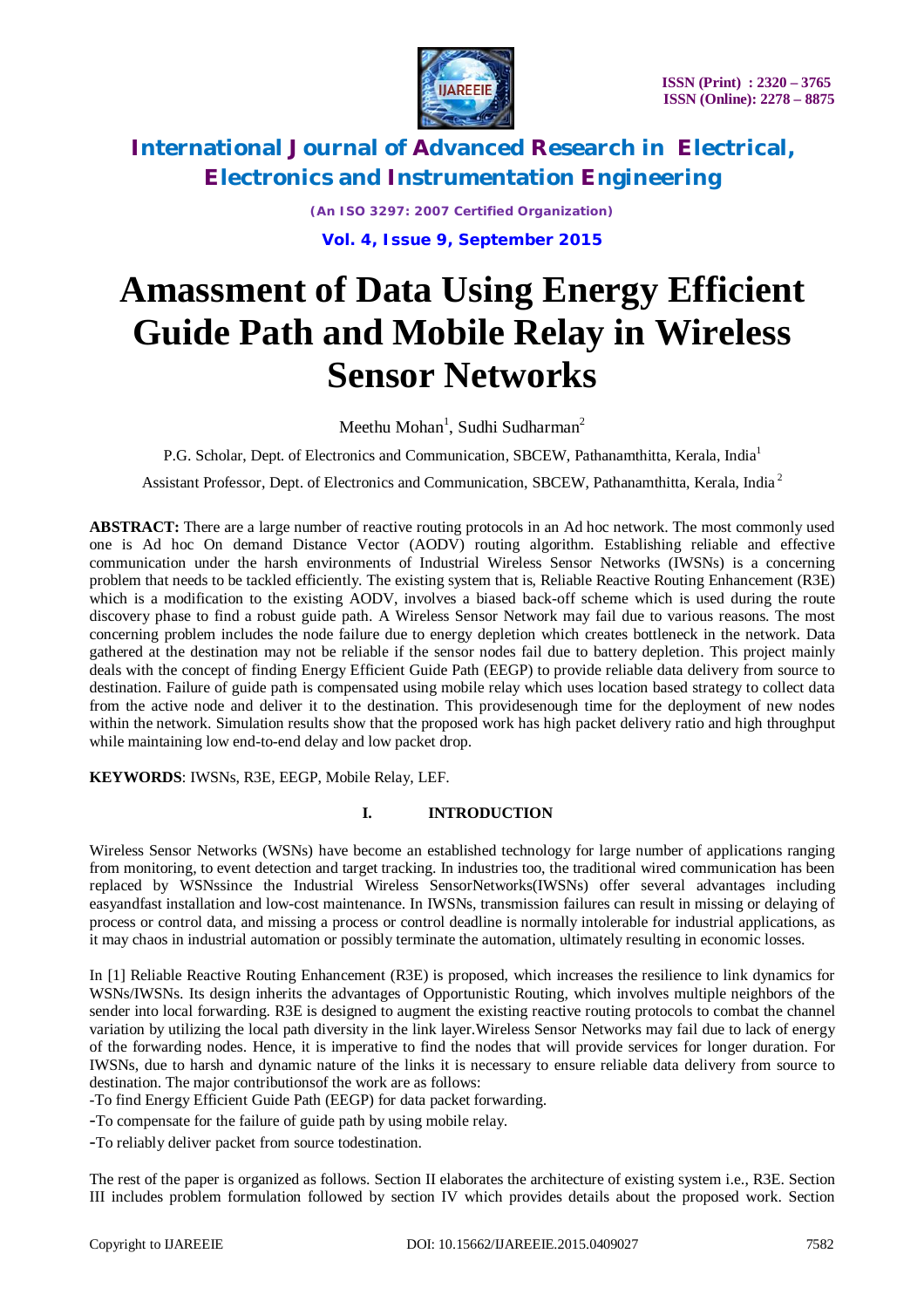

*(An ISO 3297: 2007 Certified Organization)*

### **Vol. 4, Issue 9, September 2015**

Vshows the simulationresults of the proposed system. Section VI concludes the paper.

### **II. RELATED WORK**

2.1Reliable Guide Path Discovery

1) RouteRequest(RREQ) Propagation: If a node has data packets to send to a destination, it initiates a route discovery by flooding an RREQ message. When a node receives a non-duplicate RREQ, it stores the upstream node id and RREQs sequence number for reverse route learning. Instead of rebroadcasting the RREQ, a biased back-off scheme at the current RREQ forwarding node is introduced. The aim of this operation is to intentionally amplify the differences of RREQs traversing delays along different paths. This operation enables the RREQ to travel faster along the preferred path according to a certain defined metric. Let  $t_{ij}$  denote the back-off delay at the current forwarding node  $v_j$ , which receives an RREQ from  $v_i$ .  $t_{ij}$  is calculated as defined in

$$
t_{ij} = \frac{HopCount * \tau}{\sum_{k} P_{ik} P_{kj} + 1}
$$
 (1)

where ris a time slot unit; the HopCount is the RREQs hop distance from the source node thus far; $P_{ik}$ ,  $P_{ki}$  are the PRR of node k from node i and node j from node k respectively, where  $v_k$  is a neighbor of  $v_i$  and  $v_j$ . The rationale is that, the neighbor with shorter hop-count will have a shorter back-off delay to rebroadcast the RREQ [1].

2)RouteReply(RREP) Propagation: When a node receives an RREP, it checks if it is the upstream guide node of the RREP. If that is the case, the node realizes that it is on the guide path to the source, thus it marks itself as a guide node. Then, the node records its upstream guide node ID for this RREP and forwards it. In this way, the RREP is propagated by each guide node until it reaches the source via the reverse route of the corresponding RREQ. Finally, this process finds a guide path from the source to the destination [1].

#### **III. PROPOSED WORK**

Typically, in multi-hop communication scenario, the sensors closed to the sink are the first to run out of energy. This is due to the fact that these sensors are required to forward all other nodes data. Once these nodes are disconnected, the operational lifetime of the networks ends. The capacity of the battery for each sensor node is considered limited in terms of energy. When energy depletion of sensor node results in a dead node that is unable to communicate with the other nodes, this creates bottleneck in an IWSN. This may cause the sink to receive only a part of the sensed data. For effective and reliable communication in IWSN, this problem has to be alleviated.

#### 3.1 Network Model

A sensor network consists of a number of sensors and a number of base stations. Two sensors are neighbors if they can directly communicate with each other. The sensors share the same wireless media and each packet is transmitted as a local broadcast in the neighborhood. Assuming the existence of a MAC protocol, which ensures that, among the neighbors in the local broadcast range, only the intended receiver keeps the packet and the other neighbors discard the packet. The sensors are statically located after deployment. The mobile sensors that form a dynamic ad hoc network are not considered here. A data packet may be sent from any source to any destination. The network is considered to be homogeneous and all the sensor nodes have the same initial energy. The different phases which are involved in a reliable data packet delivery include:

<sup>•</sup> Route discovery

<sup>•</sup> Selection of Energy Efficient Guide Path(EEGP)

<sup>•</sup> Deploying a mobile relay to compensate failure of EEGP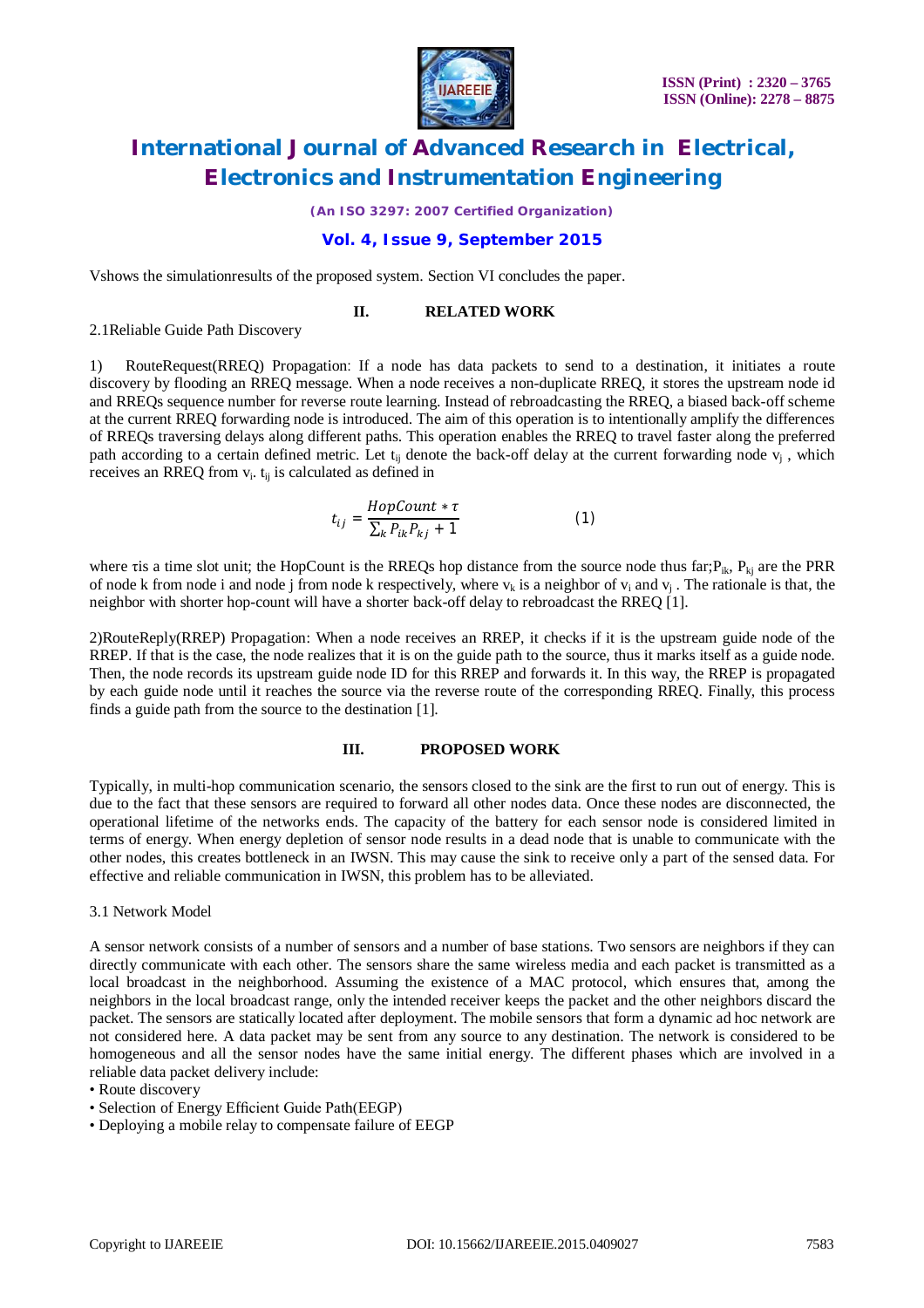

*(An ISO 3297: 2007 Certified Organization)*

## **Vol. 4, Issue 9, September 2015**

#### 3.2 System Working

Whenever a source node has data packets to be sent tothe destination node, it initiates the route discovery by sending the RouteRequest (RREQ) packet throughout the network. This causes destination to send RouteReply (RREP) packet towards the source through the path from which the RREQ is first received. This is the usual path which is selected using the routing protocol.

### **Algorithm 1 RREQ and RREP propagation**

- 1: **if** Non-duplicate RREQ **then**
- 2: **if** vj is the destination node **then**
- 3: send out RREP
- 4: **else**
- 5: Forward RREQ to othernodes
- 6: return to step 1

#### 3.3 Energy Efficient Guide Path

After a considerable amount of time, the obtained pathmay fail when the sensor nodes along the routing path lack energy or are affected by some industrial conditions. This results in failure of the entire process within the industries. In order to avoid such catastrophic results, an alternate Energy Efficient Guide Path (EEGP) is found. The alternate path is found based on the fact that nodes within this path have more packet reception ratio and energy. The forwarding candidates within the EEGP are selected at the time when the usual path is found. The Link Expiration Factor (LEF) determines the neighboring nodes with high packet reception ratio and high energy. The LEF is obtained by the following equation:

$$
LEF = -(ab + cd) + \frac{Q}{a^2 + c^2}
$$
 (2)

| $Q = \sqrt{(a^2 + c^2)r^2 - (ad - bc)^2}$     | (3) |
|-----------------------------------------------|-----|
| $a = ef_i \cos \theta_i - ef_i \cos \theta_i$ | (4) |

| the contract of the contract of the contract of the contract of the contract of the contract of the contract of |  |  |  |
|-----------------------------------------------------------------------------------------------------------------|--|--|--|
|                                                                                                                 |  |  |  |
|                                                                                                                 |  |  |  |
|                                                                                                                 |  |  |  |

- $b = x_i x_i$ (5)
- $c = ef_i \sin \theta_i ef_i \sin \theta_i$ (6)

$$
d = y_i - y_j \tag{7}
$$

In the above equation, x and y represents the coordinates of nodes i and j, θ represents the direction coordinatesof nodes i and j and ef is the product of packet reception ratio and energy of nodes i and j. In this way, the EEGP can be found efficiently.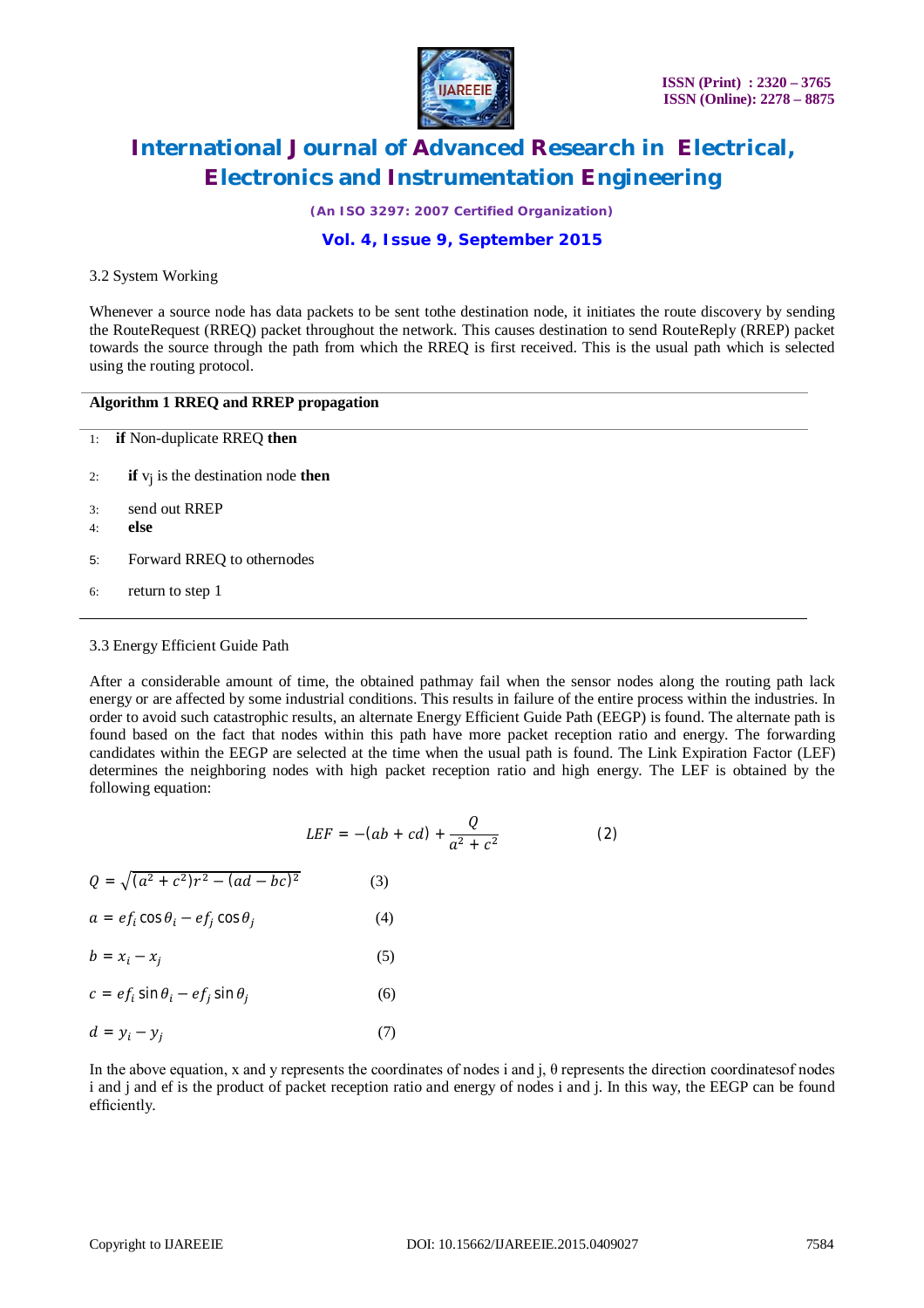

*(An ISO 3297: 2007 Certified Organization)*

# **Vol. 4, Issue 9, September 2015**

#### **Algorithm 2 Routing of data packet**

| $\cdot$ 1: | procedure : (Routing (Packetp))                                                                                             |
|------------|-----------------------------------------------------------------------------------------------------------------------------|
| 2:         | Send data from source to destination through the first path obtained through RREP propagation                               |
| 3:         | Calculate LEF values for each node using eq. 2                                                                              |
| 4:         | Let LEF <sub>x</sub> , x=1,2,k, be the LEF values of the nodes arranged in the descending order in the LEF <sub>table</sub> |
| 5:         | Let LEF <sub>i</sub> and LEF <sub>i</sub> be the LEF of node $v_i$ and $v_j$ respectively                                   |
| 6:         | <b>if</b> (LEF <sub>i</sub> $\lt$ LEF <sub>i</sub> ) then                                                                   |
| 7:         | if $v_i$ is geographically closer to destination then                                                                       |
| 8:         | Mark $v_i$ as Energy Efficient Guide node                                                                                   |
| 9:         | else                                                                                                                        |
| 10:        | Select $v_i$ as Energy Efficient Guide node                                                                                 |
| 11:        | Find all Energy Efficient Guide nodes, and hence EEGP                                                                       |
|            |                                                                                                                             |

3.4Mobile Relay (MR)

The Energy Efficient Guide Path may also fail after theenergy of these forwarders drain after considerable duration of time or due to any industrial condition. It is imperative to compensate for the EEGP failure. To overcome this, a Mobile Relay (MR) can be used. MR is a special support node which performs only a specific task. They are not sources nor destinations of messages, but exploit mobility to support network operation or data collection. These support nodes which gather messages from sensor nodes, store them, and carry the collected data to sinks or destination nodes. The MR used here is in the sleep state and wakes up only after receiving the requests from the active nodes. It is also assumed that the MR is not affected by the environmental disturbances within the industries.

When the guide path fails, the active nodes along the guide path send request to a MR which is initially in the sleep state. Once the MR receives the request, it wakes up and before approaching the active nodes it calculates the distance from itself to each active node. Based on this measurement it selects the active forwarder which is closer to itself. MR then moves to the closer active node and collects data from it and delivers it to the destination. The location based data collection approach is illustrated in algorithm 3.

#### **Algorithm 3 Location based data collection approach**

- 1:  $d_p$ , p=1,2,...,k, is the distance between MR and
- 2: location of nodes stored in M  $R_{table}$  in the ascending order of the distances from MR
- 3: Let  $v_i$  and  $v_j$  be the active nodes<br>4: d<sub>i</sub> and d<sub>i</sub> be the distance of  $v_i$  and
- 4: d<sub>i</sub> and d<sub>j</sub> be the distance of  $v_i$  and  $v_j$  from MR respectively 5: **if** (d < d :) **then**
- 5: **if** $(d_i < d_j)$  **then**<br>6: **select v**<sub>i</sub>
- 6: select  $v_i$ <br>7: MR moves t
- $MR$  moves to the location of  $v_i$
- 8: MR collects data from v<sup>i</sup>
- 9: **else**
- 10: select  $v_i$
- 11: MR moves to the location of  $v_i$
- 12: MR collects data from  $v_i$
- 13: MR moves towards destination and delivers data to the destination

The reliable delivery of data is ensured on the basisof availability of alternate methods that support the delivery of data from source to destination. This is shown with the following algorithm 4.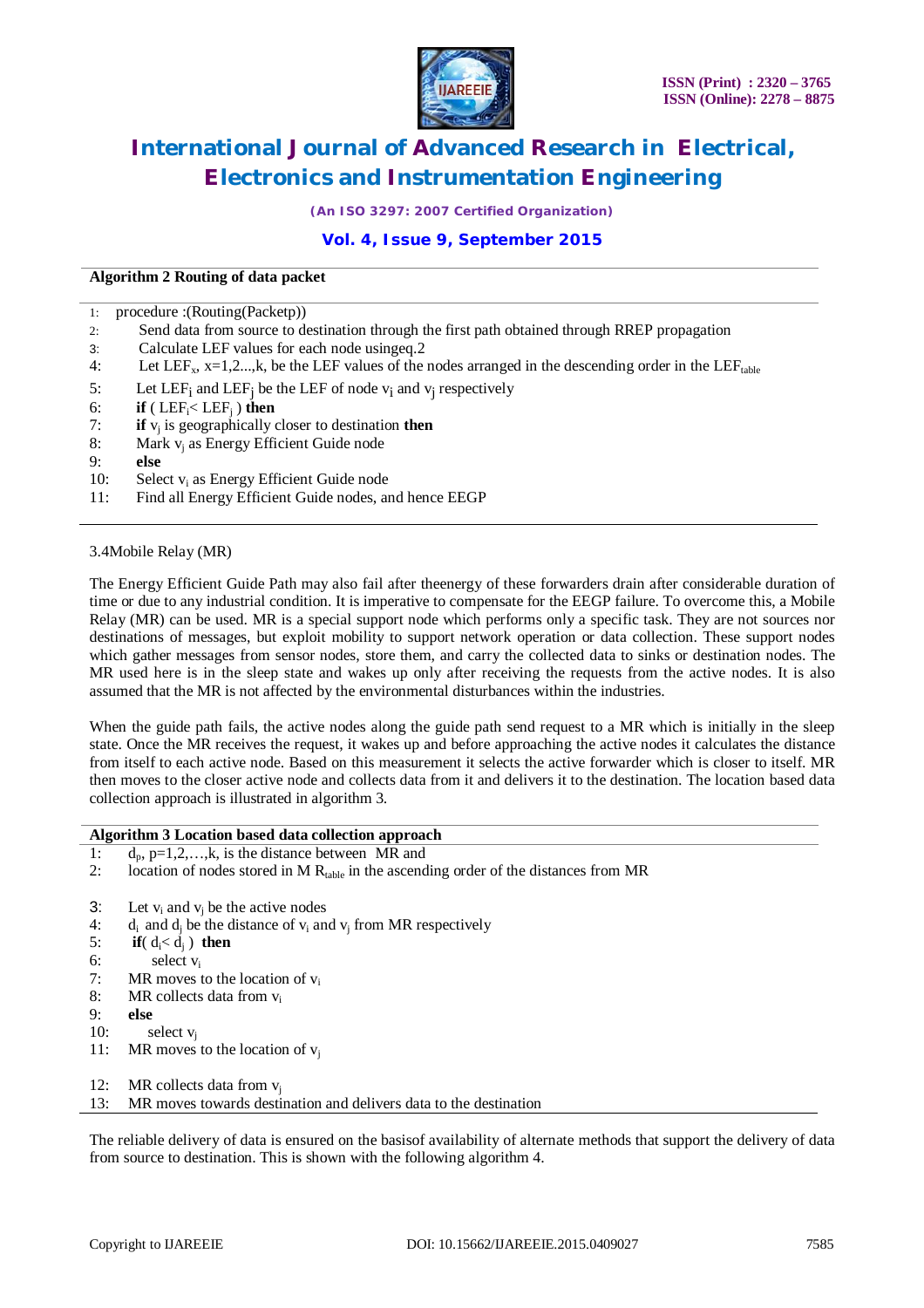

*(An ISO 3297: 2007 Certified Organization)*

### **Vol. 4, Issue 9, September 2015**

**Algorithm 4 Selection of different path**

| 1: | procedure : (Linkfailure (fault nodes))           |
|----|---------------------------------------------------|
| 2: | <b>if</b> (normal nodes==fault nodes) <b>then</b> |
| 3: | Select Energy Efficient Guide Path                |
| 4: | else                                              |
| 5: | return to step 2                                  |
| 6: | $if$ (guide nodes = fault nodes) then             |
| 7: | Send request to Mobile Relay                      |
| 8: | else                                              |
| 9: | return to step 6                                  |

### **IV. PERFORMANCE EVALUATION**

In this section, the performance of data delivery using EEGP and mobile relay is compared against the use of R3E. The simulations are done using NS-2.The total number nodes deployed are taken to be 41. Among these nodes, 40 of them are chosen to be static nodesand one of them is a mobile relay. Thesimulation area is taken to be  $1150m \times 800m$ . The nodes are configured with certain parameters like receive power, transmit power, idle power, sleep power etc. The routing protocol used here is Ad hoc On demand Multipath Distance Vector (AOMDV), which is a multi-path extension of AODV. The simulation results of various performance metric with respect to time for both R3E and proposed system is plotted. The simulation plot of the proposed system is represented using red colour and for R3E, it is shown using green colour.



Fig. 1. Comparison of end-to-end delay

Fig. 1. represents the end-to-end delay. It is seen that the given system has less end-to-end delay when compared to R3E. The initial delay is the result of neighbor discovery and RREQ packet broadcasting. The delay seen later is the result of the EEGP failure and the traversing delay of mobile relay.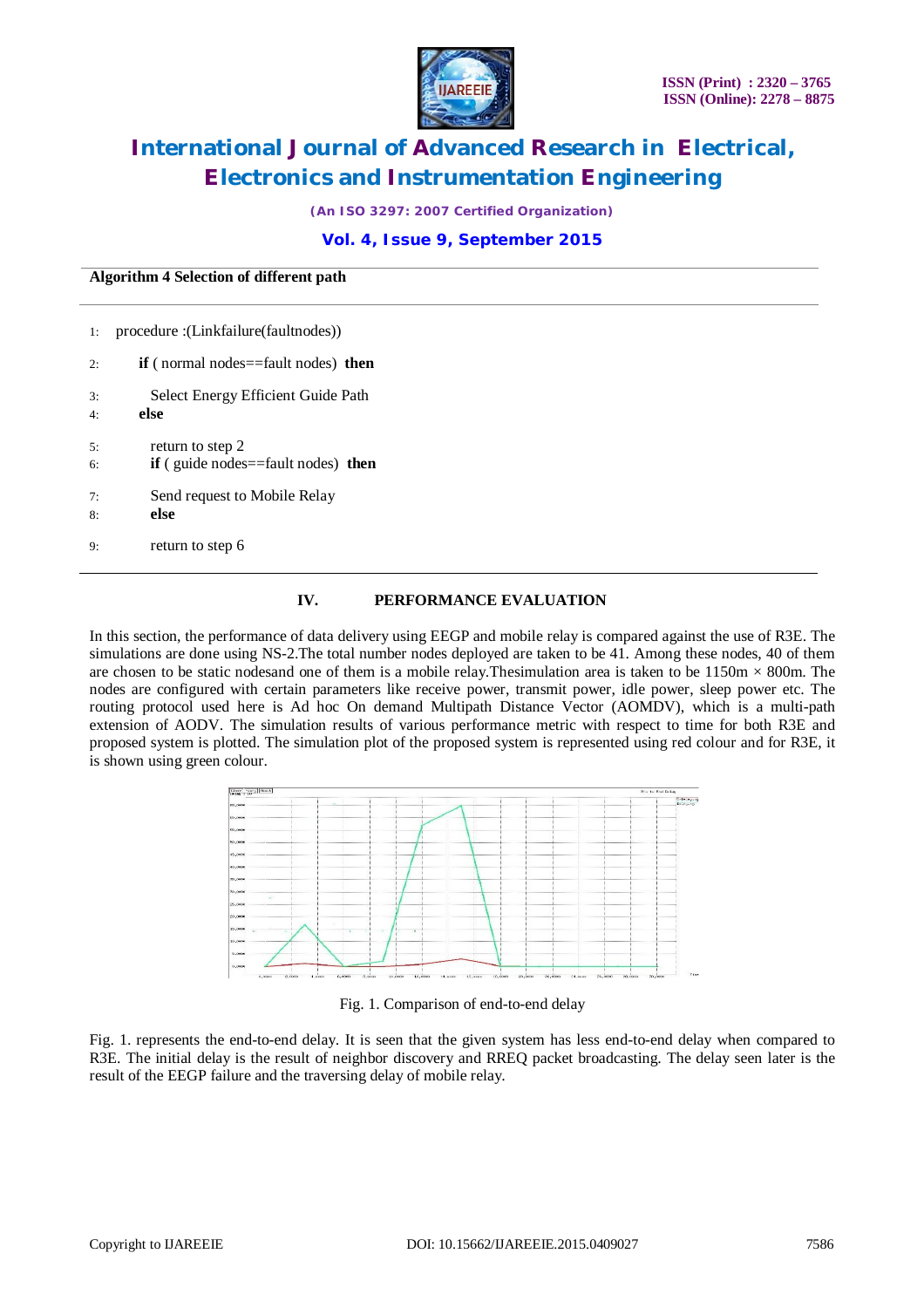

*(An ISO 3297: 2007 Certified Organization)*

# **Vol. 4, Issue 9, September 2015**



Fig. 2. Comparison of throughput



Fig. 3. Comparison of packet delivery ratio

Fig.3. shows that the throughput of the given system is more than that of R3E. This is due to the fact that data always reaches the destination irrespective of the node failure. Fig.4. and Fig.5. shows the ideal simulation results of packet delivery ratio and packet drop.



**V. CONCLUSION**

Most of the wireless sensor networks work with the on-demand or reactive routing protocol. IWSNs demand reliable delivery of data for their efficient working. They may suffer from transmission failures which can badly affect the